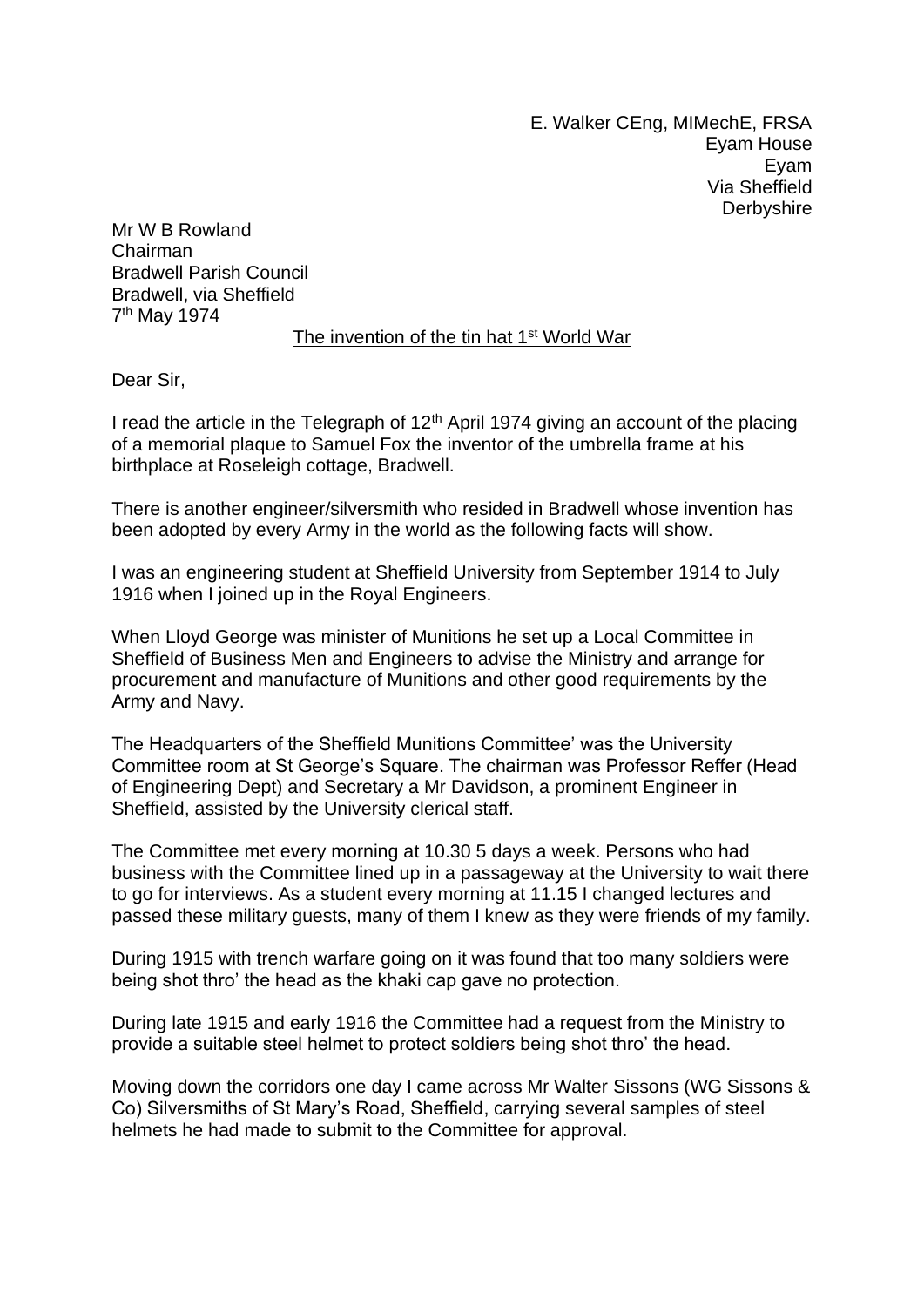Mr Sissons explained to me that his eldest son Walter who lived up the hill beyond the church at Bradwell had obtained a 'Bradder' (Bradda) felt hat made in Bradwell many years before for the use of Lead Miners.

Walter covered the hat with wet newspaper and made plaster casts of inside and out. Then green dies were made from the plaster casts and used to wrap stands for the helmets.

Walter Sissons' drop stamps were not heavy enough for the job. The Military provided a suitable new building in John St. for their production which was worked by Viner's for the Ministry. Later Viner's advertised on their notepaper 'We made 1½ million Steel Helmets for the 1914/1919 war'.

As you are aware the Sissons hat in various shapes is used all over the world.

Walter Sissons both father and son have been dead many years but these facts can be vouched for by the younger son Gordon Sissons who was in the army at that time. He is a friend of mine and now lives in Eyam.

I suggest if Samuel Fox is worthy of a plaque of Remembrance so is Walter Sissons as he lived in Bradwell, produced and adopted a Bradwell product as an idea for his life-saving invention. I should therefore appreciate your views on this subject and bring the matter to the notice of your Council.

With kind regards'

Yours Sincerely,

Edwin Walker

## **Added by Brian Gillham (April 2021):**

It is easy to verify that there was a Sheffield Silver Smith called Walter Sissons who had a son called Walter Maxfield Sissons. There is no direct evidence that the son ever lived on the Hills. However Walter Snr had a brother Charles who he married Edith Helen Davy. Charles died in 1914 but records show that Edith Helen Sissons was living on the Hills in 1939. In the same house were living two sisters Deborah M Davy and Amy C Davy. Edith H Sissons died in 1948 and in the probate of her will it is stated that she lived in Oswald House, The Hills, Bradwell. So perhaps Walter Maxwell was given a Bradda Beaver by his aunt.